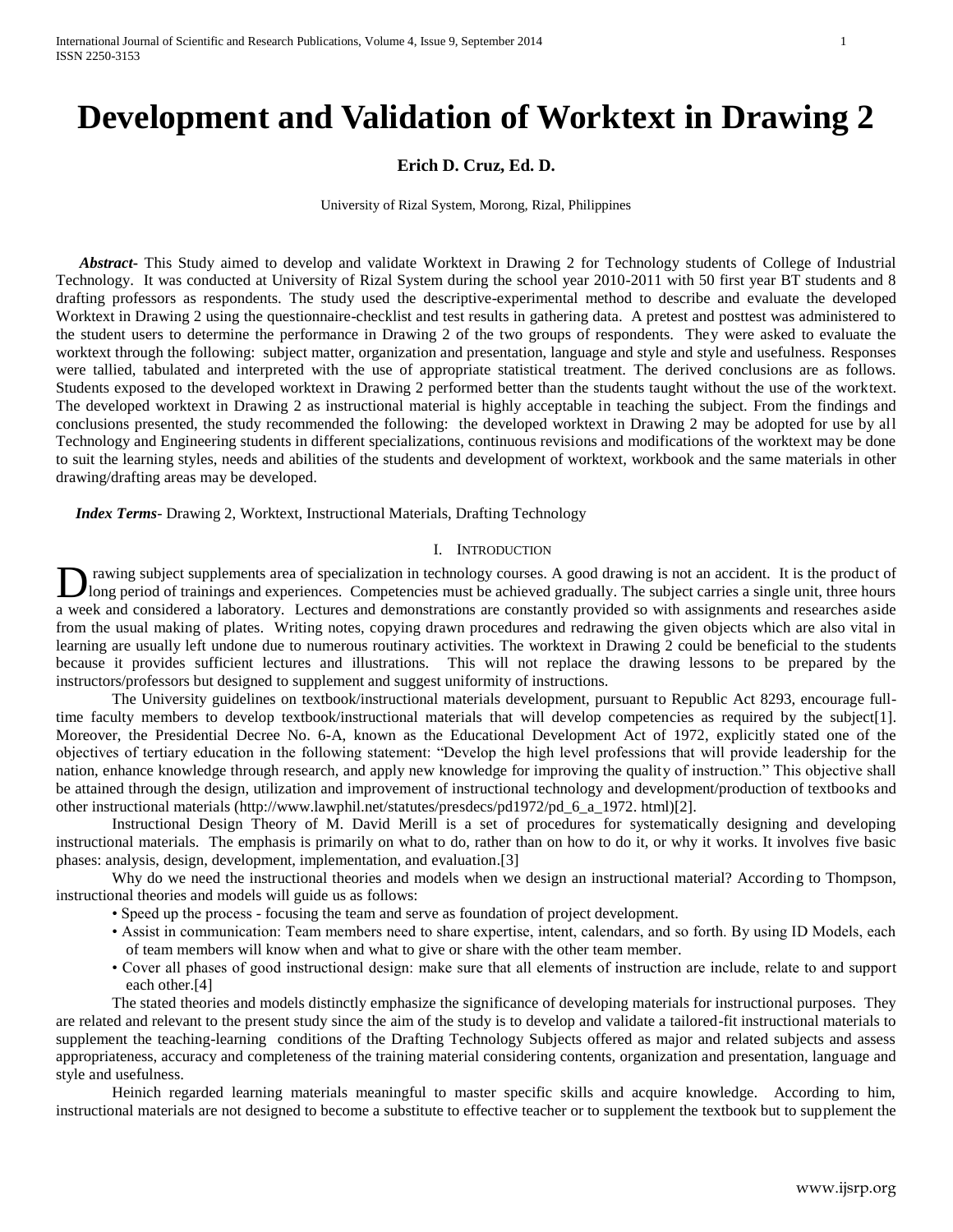instructional process. The present study has the same intention of providing integral exercises to the instructional process that may lead to consistent and synchronize lessons and not to suppress one's academic freedom.[5]

According to Kelly, the most prevalent factors that facilitate heighten classroom interaction is the material availability and an adequacy of educational materials, which would be effective, suitable and adaptable to the nature or the kind of students the teacher handles without prejudice. Mixed ability classes hamper when these materials are inadequate and scarce, impediments in classroom interaction among students result and learning process.[6]

The literature is related to the present study for it uses customized worktext suited for different levels of Technology students in Drawing. Providing the students adequate educational material is also the ultimate goal of this study.

Castaniares in her study "Development, Validation and Acceptability of Worktext in Advanced Algebra" aimed to evaluate the effectiveness of modular instruction given to the experimental and controlled group. The experimental method of research was utilized using randomized pretest and posttest design.[7]

According to Bautista, pretest is a criterion reference test for knowledge and is given before the lesson. She used the group pretest – posttest experimental design. The first two groups were given before the utilization of the module, and afterwards, the posttest, while the control group was taught in a traditional method of teaching without a module.[8]

The researcher uses the pretest intervention and posttest approach of experimentation and somewhat similar the above mentioned studies.

# II. OBJECTIVES OF THE STUDY

The study aimed to develop a worktext that will expedite teaching-learning process, provide independent learning and a remedial tool to slow learners and enhancement for fast learners; furnish the students with customized and affordable worktext leading to immense comprehension of Drawing 2.; and, validate the developed worktext in Drawing 2 as specified in the course syllabus during the school year 2010 – 2011 in the University of Rizal System, Morong, Rizal.

Specifically, the research sought answer to the following problems:

- 1. How do the student respondents perform in pretest and posttest in Drawing 2 in terms of the following learning areas:
	- 1.1 Review on Orthographic and Pictorial Drawings;
	- 1.2 Dimensioning;
	- 1.3 Scaling;
	- 1.4 Sectioning;
	- 1.5 Auxiliary Views; and
	- 1.6 Pattern and Surface Development?
- 2. Is there a significant difference on the performance in Drawing 2 of the student-respondents as revealed by pretest and posttest on the six learning areas?
- 3. What is the level of acceptability of the developed worktext as evaluated by the student-respondents and professor respondents with respect to:
	- 3.1 subject matter;
	- 3.2 organization and presentation;
	- 3.3 language and style; and
	- 3.4 usefulness of the worktext?
- 4. Is there a significant difference between the evaluations of the two groups of respondents on the acceptability of the worktext with respect to the above-mentioned criteria?

### III. METHODOLOGY

This study used the descriptive method of research in analyzing the data gathered which will lead to realize the objectives which is to develop and validate worktext in Drawing 2 based on the requisites of the students and the curriculum. As stated by Best and Khan "Descriptive research simply seeks to describe particular phenomena which also include hypothesis formulation and testing. Also relevant variables for an independent analysis of their relationship and differences were selected"[9]. Experimental method utilizing two groups, experimental and control groups was also adapted to compare the conventional way of teaching with the application of the developed worktext in Drawing 2. According to Sevilla, the experimental method of research is the only method cause and effect relationship. It was further added that it represents the most valid approach to the solution of the problem.[10]

Pretest and Posttest were used as instruments in the study. The study made use of a 60 item multiple choice of test in Drawing 2 to find out the accomplishment of the two groups of student respondents. The original draft of the test was composed of 100 items. This was pre-tested to second year BT students with different area of specialization of URS Morong. The test was subjected to the process of item analysis procedure and revisions were appropriately made resulting to the final form of the test which is composed of 10 items each for Review of Orthographic and Isometric Drawings, Dimensioning, Scaling, Sectioning, Auxiliary Views and Pattern and Surface Development.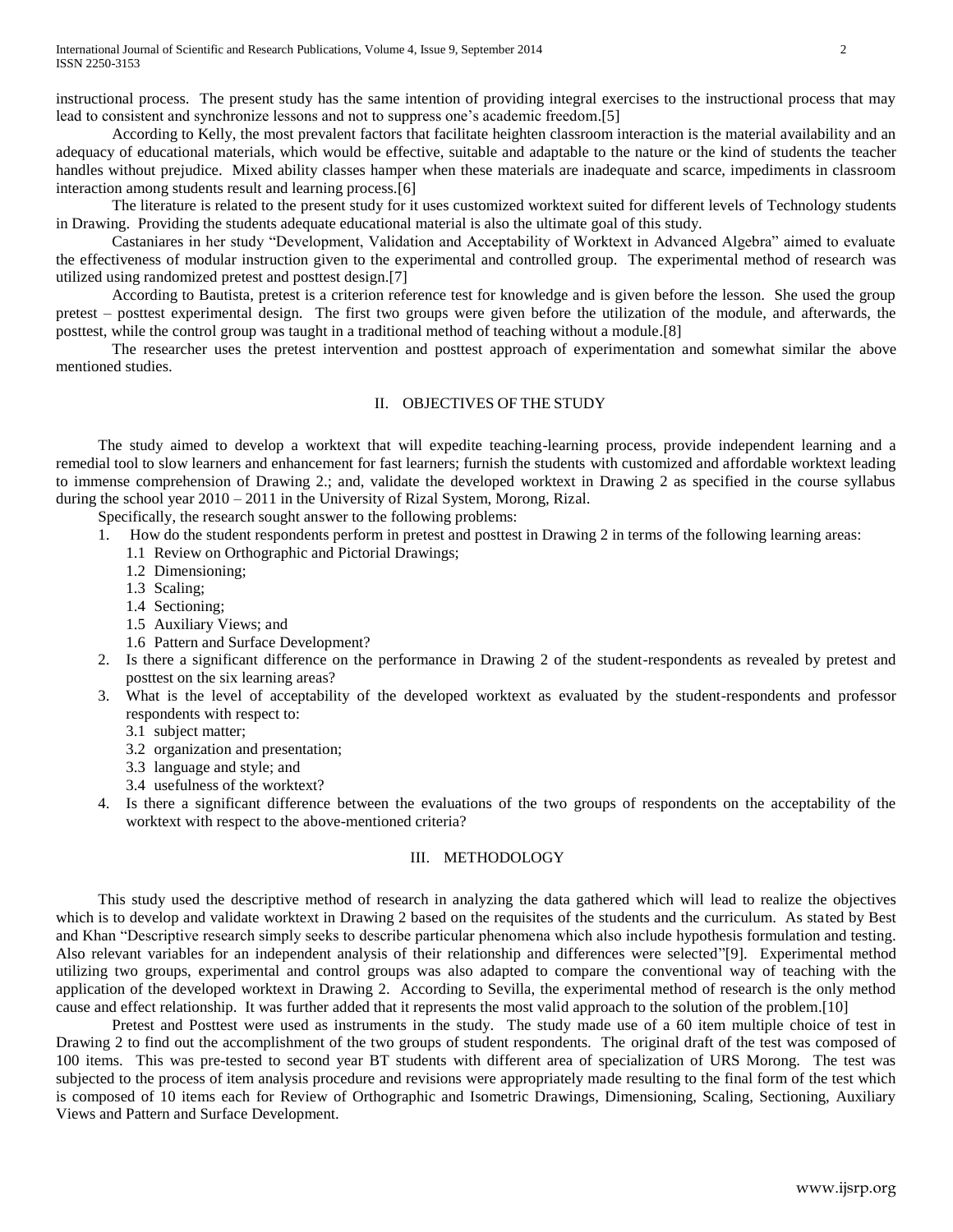International Journal of Scientific and Research Publications, Volume 4, Issue 9, September 2014 3 ISSN 2250-3153

A questionnaire – checklist was also used as instrument in gathering the needed data. This was used to determine the acceptability of the worktext in Drawing 2. The questionnaire – checklist was adapted from the questionnaire of Melinda S. Jimenez in her study Development and Validation of Laboratory Manual in General Chemistry.[11] The criteria included in the questionnaire – checklist is subject – matter, organizations and presentation, language and style and usefulness.

The professor respondents and the student users were asked to evaluate the developed worktext in Drawing 2 following the given scale:

| <b>Scale</b> | <b>Subject Matter</b>                         | <b>Organization and</b> | <b>Language and Style</b> | <b>Usefulness</b>      |  |  |
|--------------|-----------------------------------------------|-------------------------|---------------------------|------------------------|--|--|
|              |                                               | <b>Presentation</b>     |                           |                        |  |  |
|              | Very Much Effective<br>Very Highly Sufficient |                         | Very Highly Effective     | Very Useful            |  |  |
|              | <b>Highly Sufficient</b>                      | Much Effective          | <b>Highly Effective</b>   | Useful                 |  |  |
|              | Sufficient                                    | Moderately Effective    | Effective                 | Moderately Useful      |  |  |
|              | <b>Slightly Sufficient</b>                    | Less Effective          | Slightly Effective        | <b>Slightly Useful</b> |  |  |
|              | Not Sufficient                                | Least Effective         | Not Effective             | Not Useful             |  |  |

Topics stated in the course syllabus for Drawing 2 were basis for the various learning components integrated in the development of the worktext. Diverse learning materials were utilized in the different facts, ideas and rudiments of Drawing 2. Directions and information were made simple for better understanding and appreciation of the students. Sufficient illustrations were provided so that students can easily comprehend the concepts. Test items in Drawing 2 were constructed after the development of the worktext. Item analysis was done and after determining its reliability, the test was administered to two groups of respondents prior to lesson presentations. Conventional method was applied to the control group while the experimental group was taught using the developed worktext in Drawing 2 as instructional material.

The following statistical tools were utilized in the interpretation of the gathered data. Mean and standard deviation were used to determine the performance of the two groups of respondents in Drawing 2 as revealed by the pretest and posttest. To determine the significant difference on the performance of the students in the pretest and posttest, independent and dependent t-test were applied. To determine the level of acceptability of the developed Worktext in Drawing 2 as perceived by the professor and student respondents in terms of subject matter, organization and presentation, language and style and the usefulness, the weighted mean was used. Independent t-test was applied to determine the significant difference on the evaluation of the two groups of respondents on the acceptability of the developed worktext.

## IV. RESULTS AND DISCUSSIONS

# The Level of Performance in Drawing 2 of the Experimental Group and Control Group as revealed by the Pretest and Posttest in the Different Learning Areas

Table 1 presents the computed mean and standard deviation on the level of performance in Drawing 2 of the experimental and control groups as revealed by the pretest and posttest.

|                           |             | <b>Experimental Group</b> |           |                 | <b>Control Group</b> |           |                |    |           |                 |    |           |
|---------------------------|-------------|---------------------------|-----------|-----------------|----------------------|-----------|----------------|----|-----------|-----------------|----|-----------|
| <b>Learning Areas</b>     | Pretest     |                           |           | <b>Posttest</b> |                      |           | <b>Pretest</b> |    |           | <b>Posttest</b> |    |           |
|                           | <b>Mean</b> | VI                        | <b>SD</b> | <b>Mean</b>     | VI                   | <b>SD</b> | <b>Mean</b>    | VI | <b>SD</b> | <b>Mean</b>     | VI | <b>SD</b> |
| Review of Orthographic    |             |                           |           |                 |                      |           |                |    |           |                 |    |           |
| <b>Isometric Drawings</b> | 4.36        | P                         | 1.80      | 8.80            | Н                    | 1.41      | 4.64           | P  | 1.55      | 7.28            | H  | 2.07      |
| Dimensioning              | 3.64        | P                         | 1.55      | 6.88            | A                    | 1.09      | 2.96           | NI | 1.40      | 4.96            | P  | 1.54      |
| Scaling                   | 3.84        | P                         | .97       | 7.88            | Н                    | .24       | 4.20           | P  | 1.55      | 6.76            | A  | 1.94      |
| Sectioning                | 3.04        | P                         | 1.64      | 8.32            | Н                    | 1.18      | 2.84           | NI | 1.47      | 6.56            | A  | 2.09      |
| <b>Auxiliary Views</b>    | 4.00        | P                         | 1.60      | 8.16            | H                    | 1.72      | 4.08           | P  | 1.67      | 6.56            | A  | 2.03      |
| Pattern and Surface       |             |                           |           |                 |                      |           |                |    |           |                 |    |           |
| Development               | 3.56        | P                         | .72       | 7.48            | H                    | 1.81      | 3.60           | P  | 1.35      | 5.04            | A  | 1.88      |

Table 1: Computed Mean and Standard Deviation on the Level of Performance In Drawing 2 of the Experimental and Control Groups as Revealed by Pretest and Posttest

*H – High, A – Average, P – Poor, NI – Needs Improvement*

As shown in the table, the experimental group obtained "Poor" performance in all learning areas in the pretest with mean scores of 4.36, 3.64, 3.84, 3.04, 4.0 and 3.56, respectively with standard deviations of 1.80, 1.55, 1.97, 1.64, 1.60 and 1.72. "High" performance was obtained by all learning areas except in "Dimensioning" with "Average" performance in the posttest of the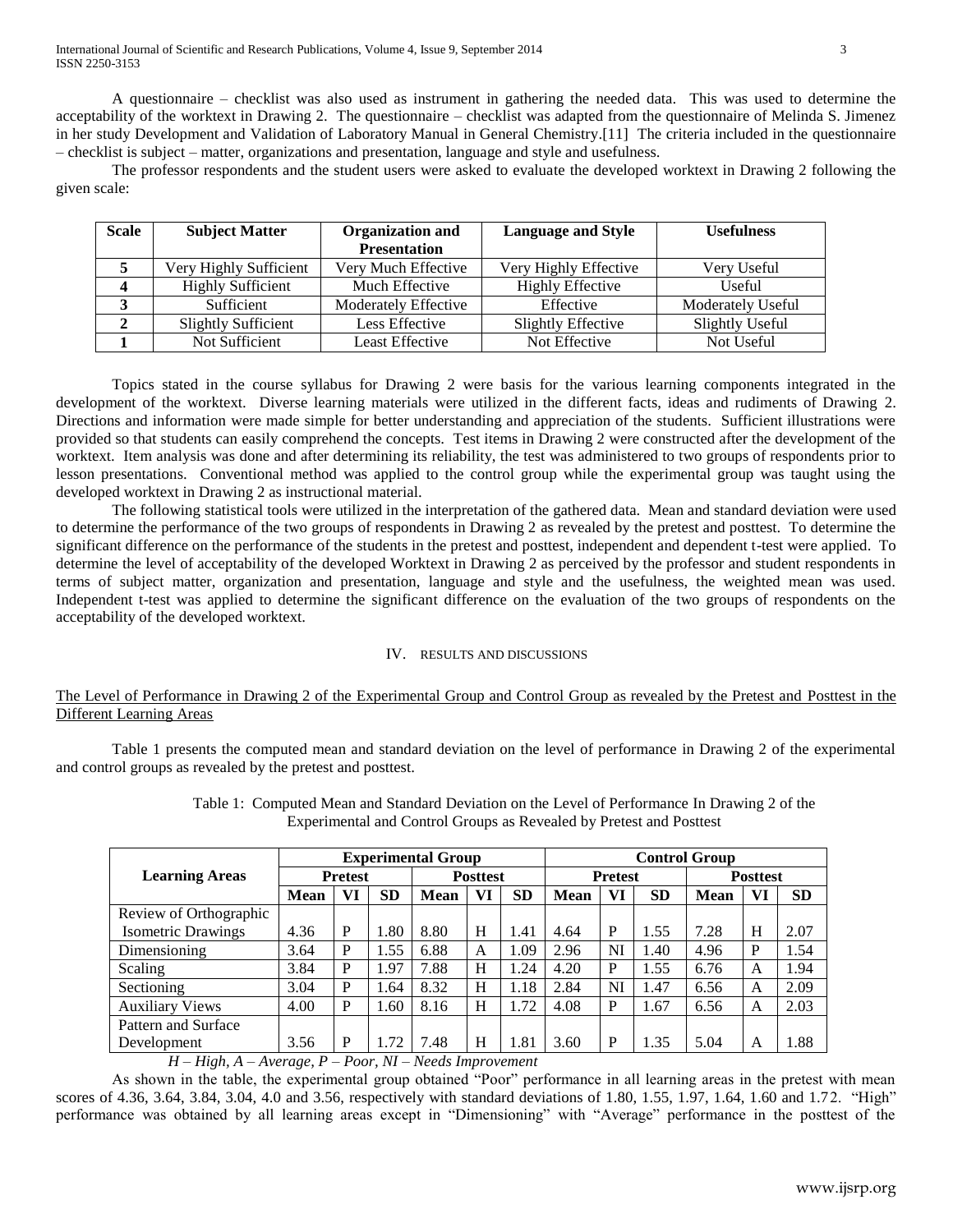experimental group after their exposure to worktext in Drawing 2 with mean scores of 8.80, 6.88, 7.88, 8.32, 8.16 and 7.48, respectively.

For the control group, four learning areas obtained "Poor" performances and two "Needs Improvement" performances. "Dimensioning" and "Sectioning" obtained the lowest mean scores of 2.96 and 2.84, respectively and standard deviation of 1.40 and 1.47. With regards to posttest in "Review of Orthographic and Pictorial Drawings" obtained "High" performance with a mean of 7.28 and a standard deviation of 2.07, while "Dimensioning" got "Poor" performance with mean score of 4.96 and a standard deviation of 1.54. However, all other items obtained 6.76, 6.56 and 5.04 mean scores and interpreted "Average". The findings connote that performance in Drawing 2 of the experimental group improved immensely after exposure to worktext. Much the same, the control group's performance also gained with modest mean increases in favor of the posttest.

The Significant Difference on the Level of Performance in Drawing 2 of the Two Groups of Respondents in the Pretest and Posttest in the Different Learning Areas

Table 2 presents the computed t-values on the level of performance in Drawing 2 of the experimental group in the pretest and posttest in the different learning areas.

|                                 | Mean |      |    |                |                           |          |    |
|---------------------------------|------|------|----|----------------|---------------------------|----------|----|
| <b>Learning Areas</b><br>Pre    |      | Post | df | $\iota_{comp}$ | $\mathbf{t}_{\text{tab}}$ | Ho       | VI |
|                                 | test | test |    |                |                           |          |    |
| Review of Orthographic and      |      |      |    |                |                           |          |    |
| <b>Isometric Drawings</b>       | 4.36 | 8.80 | 24 | 6.857          | 2.064                     | Rejected | S  |
| Dimensioning                    | 3.64 | 6.88 | 24 | 8.538          | 2.064                     | Rejected | S  |
| Scaling                         | 3.84 | 7.80 | 24 | 7.439          | 2.064                     | Rejected | S  |
| Sectioning                      | 3.04 | 8.40 | 24 | 13.313         | 2.064                     | Rejected | S  |
| <b>Auxiliary Views</b>          | 4.00 | 8.16 | 24 | 8.823          | 2.064                     | Rejected | S  |
| Pattern and Surface Development | 3.56 | 7.48 | 24 | 7.935          | 2.064                     | Rejected | S  |

Table 2: Computed t-values on the Level of Performance in Drawing 2 of the Experimental Group in the Pretest and Posttest in the Different Learning Areas

As reflected from the table, the performance of the experimental group differs significantly in the pretest and posttest since the computed t-value of 6.857, 8.538, 7.439, 13.313, 8.823 and 7.935 exceeded the tabular t-value of 2.064 at .05 level of significance with 24 degrees of freedom. The findings imply that the use of worktext in the teaching of Drawing 2 contributed to the significant improvement in students' performance.

Table 3 presents the computed t-values on the level of performance in Drawing 2 of the control group in the pretest and posttest in the different learning areas.

|                                     | Mean |      |    |            |           |                |    |
|-------------------------------------|------|------|----|------------|-----------|----------------|----|
| <b>Learning Areas</b>               | Pre  | Post | df | $t_{comp}$ | $t_{tab}$ | H <sub>0</sub> | VI |
|                                     | test | test |    |            |           |                |    |
| Orthographic<br>and<br>Review<br>of |      |      |    |            |           |                |    |
| <b>Isometric Drawings</b>           | 4.64 | 7.28 | 24 | 4.878      | 2.064     | Rejected       | S  |
| Dimensioning                        | 2.96 | 4.96 | 24 | 13.680     | 2.064     | Rejected       | S  |
| Scaling                             | 4.20 | 6.76 | 24 | 5.179      | 2.064     | Rejected       | S  |
| Sectioning                          | 2.84 | 6.56 | 24 | 7.307      | 2.064     | Rejected       | S  |
| <b>Auxiliary Views</b>              | 4.08 | 6.56 | 24 | 4.731      | 2.064     | Rejected       | S  |
| Pattern and Surface Development     | 3.60 | 5.04 | 24 | 3.106      | 2.064     | Rejected       | S  |

Table 3: Computed t-values on the Level of Performance in Drawing 2 of the Control Group in the Pretest and Posttest in the Different Learning Areas

It could be gleaned from the table that in all learning areas, the computed t-values all exceeded the tabular t-value of 2.064 at .05 level of significance with 24 degrees of freedom, thus, rejected the null hypothesis. The findings disclose that the meaningful function of drawing professors in the teaching learning process cannot be refuted.

This may connote that a fusion of diverse strategies and the professors' capacity to inspire and stimulate well are significant factors for an enriched level of achievement. The findings are supported by the study of Bautista that the role of teachers in the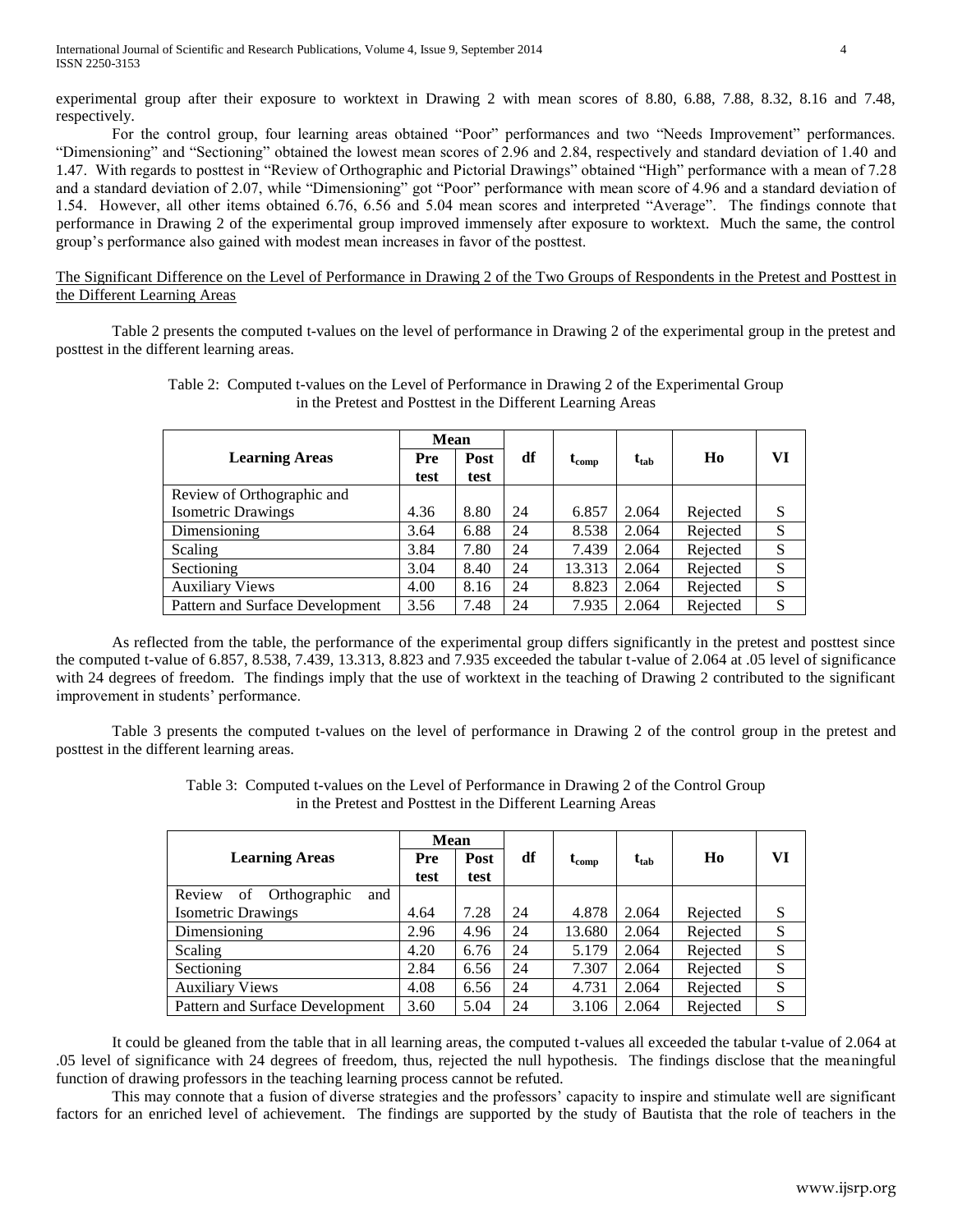educational process is still the key factor in classroom learning situation. According to her, when suitable learning strategies are used coupled with teachers' competencies, success in the teaching learning process is ensured.[8]

Table 4 presents the computed t – value on the level of performance in Drawing 2 of the experimental and control groups in the pretest in the different learning areas.

| Learning                                                                                                                                                                                                                                                                                                                                                                                                                                                                                                                                                        | <b>Experimental</b> |           |             | <b>Control</b> |     |    |                       |                                               |    |           |
|-----------------------------------------------------------------------------------------------------------------------------------------------------------------------------------------------------------------------------------------------------------------------------------------------------------------------------------------------------------------------------------------------------------------------------------------------------------------------------------------------------------------------------------------------------------------|---------------------|-----------|-------------|----------------|-----|----|-----------------------|-----------------------------------------------|----|-----------|
| <b>Areas</b>                                                                                                                                                                                                                                                                                                                                                                                                                                                                                                                                                    | <b>Mean</b>         | <b>SD</b> | <b>Mean</b> | <b>SD</b>      | dff | df | $\iota_{\text{comp}}$ | $\mathbf{t}_{\mathbf{t}\mathbf{a}\mathbf{b}}$ | Ho | VI        |
| Review on Orthographic                                                                                                                                                                                                                                                                                                                                                                                                                                                                                                                                          |                     |           |             |                |     |    |                       |                                               |    |           |
| and Isometric Drawings                                                                                                                                                                                                                                                                                                                                                                                                                                                                                                                                          | 4.36                | 1.80      | 4.64        | 1.55           | .28 | 48 | 0.5553                | 2.021                                         | A  | <b>NS</b> |
| Dimensioning                                                                                                                                                                                                                                                                                                                                                                                                                                                                                                                                                    | 3.64                | 1.55      | 2.96        | 1.40           | .68 | 48 | 3.8900                | 2.021                                         | R  |           |
| Scaling                                                                                                                                                                                                                                                                                                                                                                                                                                                                                                                                                         | 3.84                | 1.97      | 4.20        | 1.55           | .36 | 48 | 0.6293                | 2.021                                         | A  | <b>NS</b> |
| Sectioning                                                                                                                                                                                                                                                                                                                                                                                                                                                                                                                                                      | 3.04                | 1.64      | 2.84        | 1.47           | .20 | 48 | 1.0684                | 2.021                                         | A  | <b>NS</b> |
| <b>Auxiliary Views</b>                                                                                                                                                                                                                                                                                                                                                                                                                                                                                                                                          | 4.00                | 1.60      | 4.08        | 1.67           | .08 | 48 | 0.3756                | 2.021                                         | A  | <b>NS</b> |
| Pattern and Surface Development                                                                                                                                                                                                                                                                                                                                                                                                                                                                                                                                 | 3.56                | 1.72      | 3.60        | 1.35           | .04 | 48 | 0.2139                | 2.021                                         | A  | <b>NS</b> |
| $A = A \cup \dots \cup I$ <b>D</b> $B \cup \dots \cup I$ <b>C</b> $C \cup \dots \cup C \cup \dots \cup A$ <b>N</b> $C \cup \dots \cup C \cup \dots \cup C \cup \dots \cup C \cup \dots \cup C \cup \dots \cup C \cup \dots \cup C \cup \dots \cup C \cup \dots \cup C \cup \dots \cup C \cup \dots \cup C \cup \dots \cup C \cup \dots \cup C \cup \dots \cup C \cup \dots \cup C \cup \dots \cup C \cup \dots \cup C \cup \dots \cup C \cup \dots \cup C \cup \dots \cup C \cup \dots \cup C \cup \dots \cup C \cup \dots \cup C \cup \dots \cup C \cup \dots$ |                     |           |             |                |     |    |                       |                                               |    |           |

Table 4: Computed t-values on the Level of Performance in Drawing 2 of the Experimental and Control Groups in the Pretest in the Different Learning Areas

*A – Accepted, R – Rejected, S – Significant, NS – Not Significant*

It could be gleaned from the table that with respect to "Dimensioning", the performance of the two groups of respondents in the pretest differs significantly with a mean difference of .68 and a computed t-value of 3.89 which exceeds the tabular t-value of 2.021 at .05 level of significance, thus the null hypothesis is rejected. The difference may be due to the different knowledge already gained by the students from encounters on "Dimensioning".

Contradictory, with respect to other learning areas, the null hypothesis is accepted having all computed t-values not exceeding the tabular t-value of 2.021 at .05 level of significance. The findings imply that the two groups of respondents have different entry knowledge on Dimensioning before the experiment but in all other learning areas in Drawing 2 they have similar knowledge before they were subjected to experimentations.

Table 5 presents the computed t-values on the level of performance in Drawing 2 of the experimental and control groups in the posttest in the different areas.

| <b>Learning</b>                 | <b>Experimental</b> |           |             | <b>Mean</b><br><b>Control</b> |      |    |                       |                                               |              |              |
|---------------------------------|---------------------|-----------|-------------|-------------------------------|------|----|-----------------------|-----------------------------------------------|--------------|--------------|
| <b>Areas</b>                    | <b>Mean</b>         | <b>SD</b> | <b>Mean</b> | <b>SD</b>                     | dff  | df | $\iota_{\text{comp}}$ | $\mathbf{t}_{\mathbf{t}\mathbf{a}\mathbf{b}}$ | Ho           | VI           |
| Review on Orthographic          |                     |           |             |                               |      |    |                       |                                               |              |              |
| and Isometric Drawings          | 8.80                | 1.41      | 7.28        | 2.07                          | 1.52 | 48 | 3.0498                | 2.021                                         | R            | S            |
| Dimensioning                    | 6.88                | 1.09      | 4.96        | 1.54                          | 1.92 | 48 | 5.0821                | 2.021                                         | R            | S            |
| Scaling                         | 7.88                | 1.24      | 6.76        | 1.94                          | 1.12 | 48 | 5.2830                | 2.021                                         | $\mathbb{R}$ | S            |
| Sectioning                      | 8.32                | 1.18      | 6.56        | 2.09                          | 1.76 | 48 | 3.6751                | 2.021                                         | R            | <sup>S</sup> |
| <b>Auxiliary Views</b>          | 8.16                | 1.72      | 6.56        | 2.03                          | 1.60 | 48 | 3.0024                | 2.021                                         | R            | <sup>S</sup> |
| Pattern and Surface Development | 7.48                | 1.81      | 5.04        | 1.88                          | 2.44 | 48 | 4.6788                | 2.021                                         | R            | $\mathbf{C}$ |

Table 5 : Computed t-values on the Level of Performance in Drawing 2 of the Experimental and Control Groups in the Posttest in the Different Learning Areas

The table depicts that with respect to all learning areas, the performance in the posttest of the respondents significantly differs since the computed t-values 0f 3.00498, 5.0821, 5.2830, 3.6751, 3.0024 and 4.6788 exceeded the tabular value of 2.021 at .05 level of significance, thus the null hypothesis is rejected. The findings reveal that the group exposed to worktext and those were taught using the conventional method of teaching have different performance with the mean gains in favor of experimental group. This implies that the developed worktext n Drawing 2 is good instructional material for the enhancement of learning competencies ion the Drawing subject. This is parallel to the findings of Jimenez that the developed laboratory manual contributed to the improvement of students' performance.[11]

# The Level of Acceptability of the Developed Worktext as Evaluated by Student Users and Professors

Table 6 presents the computed weighted mean on the level of acceptability of the developed worktext as evaluated by the two groups of respondents with respect to subject matter.

The table reflects that as perceived by students, they evaluated the subject matter of the worktext in Drawing 2 as "Very Highly Sufficient" with an average weighted mean of 4.32 and all item except Auxiliary Views and Pattern and Surface Development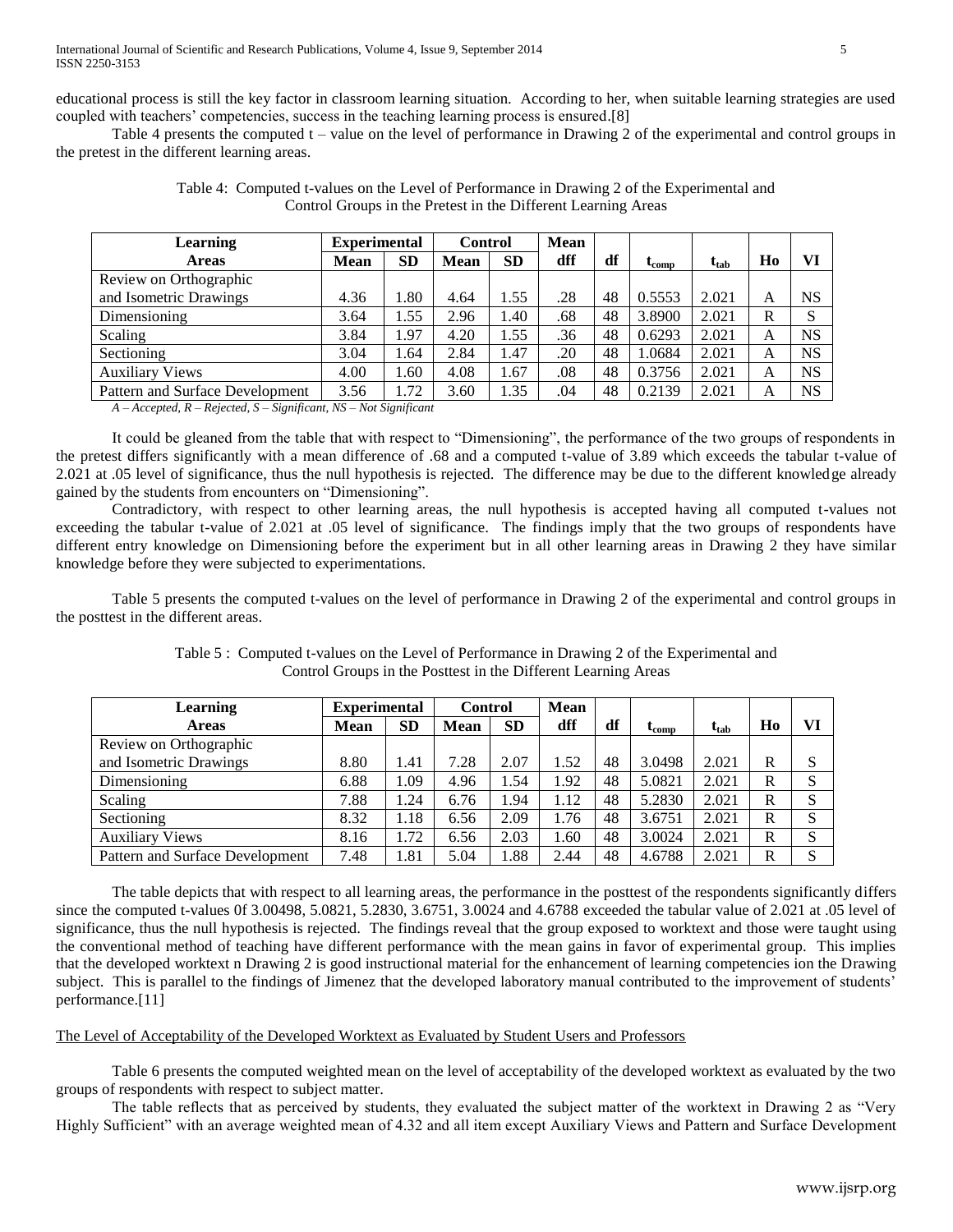were interpreted "Very Highly Sufficient". On the other hand, the professor respondents, all items are interpreted "Very Highly Sufficient" with an average weighted mean of 4.67. The findings reveal that the professors' evaluation of the worktext is higher than

|                                               |      | <b>Students</b> | <b>Professors</b> |      |            |     |
|-----------------------------------------------|------|-----------------|-------------------|------|------------|-----|
| <b>Subject Matter</b>                         | WX   | VI              | R                 | WX   | VI         | R   |
| Review on Orthographic and Isometric Drawings | 4.28 | VHS             | 4                 | 4.78 | <b>VHS</b> | 3   |
| Dimensioning                                  | 4.44 | VHS             | 2.5               | 4.78 | <b>VHS</b> | 3   |
| Scaling                                       | 4.56 | VHS             |                   | 4.63 | VHS        | 4.5 |
| Sectioning                                    | 4.44 | VHS             | 2.5               | 4.44 | VHS        | 6   |
| <b>Auxiliary Views</b>                        | 4.12 | HS              | 5                 | 4.78 | <b>VHS</b> | 3   |
| Pattern and Surface Development               | 4.08 | <b>HS</b>       | 6                 | 4.63 | <b>VHS</b> | 4.5 |
| <b>Average Weighted Mean</b>                  | 4.32 | VHS             |                   | 4.67 | VHS        |     |

| Table 6: Computed Weighted Mean on the Level of Acceptability of the Developed Worktext as |
|--------------------------------------------------------------------------------------------|
| Evaluated by the Two Groups of Respondents With Respect to Subject Matter                  |

the evaluation of the students. This connotes that both groups viewed the developed instructional material as a useful instrument in acquiring desired competencies in Drawing.

Table 7 presents the computed weighted mean on the level of acceptability of the developed worktext as evaluated by the two groups of respondents with respect to organization and presentation.

Table 7: Computed Weighted Mean on the Level of Acceptability of the Developed Worktext as Evaluated by the Two Groups of Respondents With Respect to Organization and Presentation

|    |                                                                                                        |      | <b>Students</b> |     | <b>Professors</b> |            |     |
|----|--------------------------------------------------------------------------------------------------------|------|-----------------|-----|-------------------|------------|-----|
|    | <b>Organization and Presentation</b>                                                                   | WX   | VI              | R   | WX                | VI         | R   |
|    | The objectives of every chapter are stated in behavioral terms.                                        | 4.40 | <b>VME</b>      | 5   | 4.95              | <b>VME</b> |     |
| 2. | The topic headings are clear and well presented.                                                       | 4.88 | <b>VME</b>      |     | 4.45              | <b>VME</b> | 5.5 |
| 3. | The topics are presented in a logical and orderly sequence that is from basic<br>to advance.           | 4.84 | <b>VME</b>      | 2.5 | 4.45              | <b>VME</b> | 5.5 |
| 4. | The varied exercises are sufficient enough to realize the objectives.                                  | 4.68 | <b>VME</b>      | 4   | 4.77              | <b>VME</b> | 2   |
| 5. | The varied presentation of exercises effectively reinforces the students to<br>solve drawing problems. | 4.08 | <b>ME</b>       | 6   | 4.62              | <b>VME</b> | 3.5 |
| 6. | The illustrations, examples, figures and exercises serve as instruments to                             |      |                 |     |                   |            |     |
|    | attain the learning process.                                                                           | 4.84 | <b>VME</b>      | 2.5 | 4.62              | <b>VME</b> | 3.5 |
|    | <b>Average Weighted Mean</b>                                                                           | 4.62 | <b>VME</b>      |     | 4.64              | <b>VME</b> |     |

As reflected in the table, with respect to organization and presentation, as perceived by student respondents "The Topic Heading are Clear and well Presented" ranked first with 4.88 weighted mean while professor respondents ranked it last with 4.45 weighted mean, both interpreted "Very Much Effective". "Objectives of Every Chapter are stated in Behavioral Terms" ranked by professor respondents as first with 4.95 weighted mean. Ranked last by student respondents is item number 5 with 4.08 weighted mean and interpreted as "Much Effective". The average weighted mean of 4.62 and 4.64 were obtained by the students and professor, respectively with "Very Much Effective" verbal Interpretation. It could be deduced from the results that both respondents are satisfied with the organization and presentation of lessons in the worktext.

Table 8 presents the computed weighted mean on the level of acceptability of the developed worktext as evaluated by the two groups of respondents with respect to language and style.

The table depicts that in general, as evaluated by student respondents and professor respondents, the developed worktext in Drawing 2 is "Very Highly Effective" with an average weighted mean of 4.47 and 4.63, respectively. As a whole, both groups agreed that the developed worktext is an effective instructional material in the teaching of Drawing 2.

It indicates that drawings accompanied by technical terms explained extensively using plain and uncomplicated words would make Drawing 2 interesting and easily understood subject. Furthermore, the findings imply that the worktext possessed the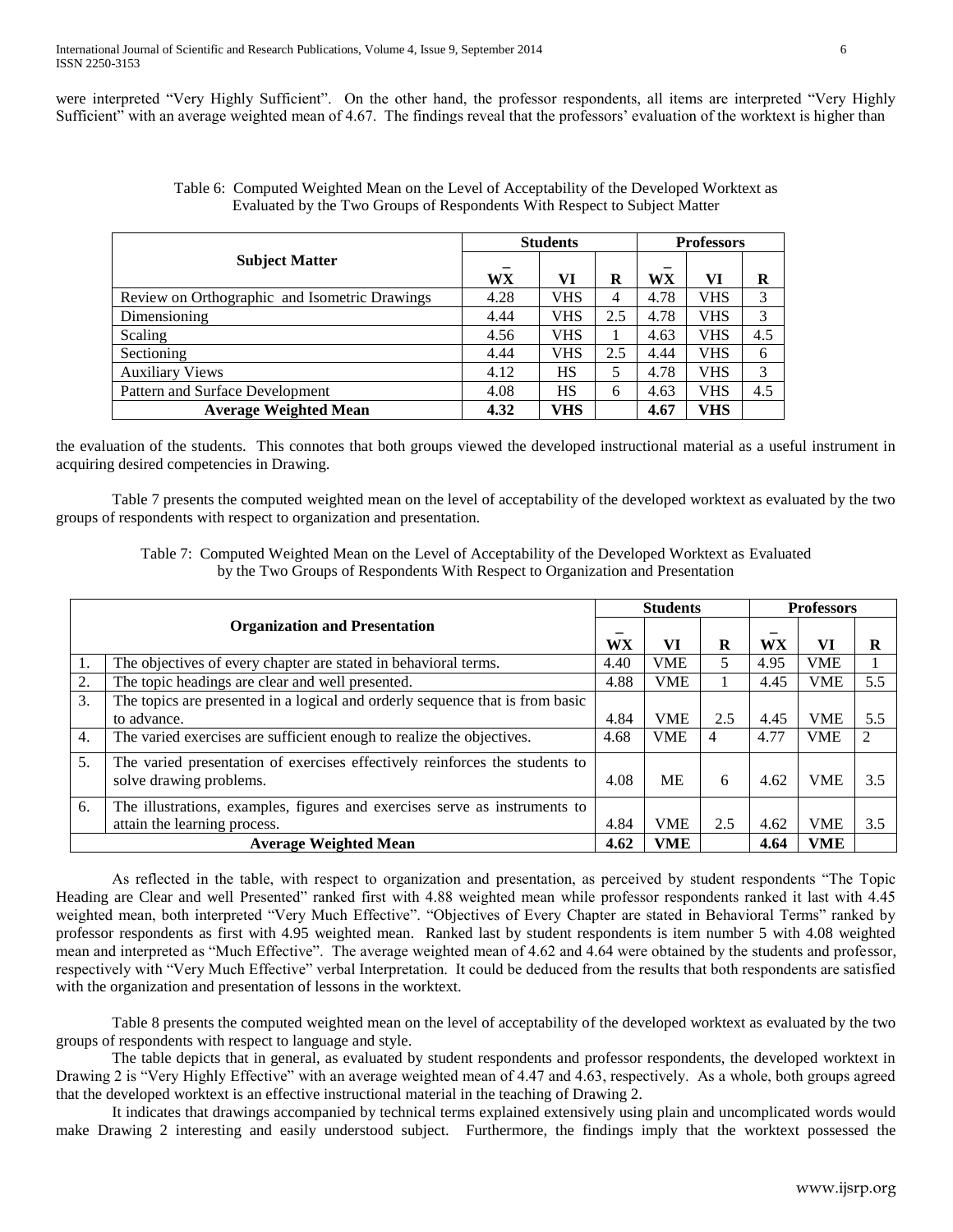characteristics that would significantly aid in enhancing the performance of students in Drawing 2. This confirmed the findings of Jimenez that the simpler the language, the more it is acceptable and effective to use.[11]

> Table 8: Computed Weighted Mean on the Level of Acceptability of the Developed Worktext as Evaluated by the Two Groups of Respondents With Respect to Language and Style

|    |                                                                           |      | <b>Students</b> |     | <b>Professors</b> |            |                |
|----|---------------------------------------------------------------------------|------|-----------------|-----|-------------------|------------|----------------|
|    | <b>Language and Style</b>                                                 | WX   | VI              | R   | WX                | VI         | R              |
|    | The directions give clear information about the topic.                    | 4.52 | <b>VHE</b>      | 2.5 | 4.79              | <b>VHE</b> | ↑              |
| 2. | Language used is simple and easy to understand in terms of vocabulary and |      |                 |     |                   |            |                |
|    | technical terminologies.                                                  | 4.64 | <b>VHE</b>      |     | 4.47              | <b>VHE</b> | $\overline{4}$ |
| 3. | Language structure used avoids misinterpretations.                        | 4.28 | <b>VHE</b>      |     | 4.79              | <b>VHE</b> | C              |
| 4. | There are provisions for learning new meanings.                           | 4.40 | <b>VHE</b>      |     | 4.30              | <b>VHE</b> | 5              |
|    | Language used is suitable to the ability of the students.                 | 4.52 | <b>VHE</b>      | 2.5 | 4.79              | <b>VHE</b> | ↑              |
|    | <b>Average Weighted Mean</b>                                              | 4.47 | <b>VHE</b>      |     | 4.63              | <b>VHE</b> |                |

Table 9 presents the computed weighted mean on the level of acceptability of the developed worktext as evaluated by the two groups of respondents with respect to usefulness.

> Table 9: Computed Weighted Mean on the Level of Acceptability of the Developed Worktext as Evaluated by the Two Groups of Respondents With Respect to Usefulness

|    |                                                                              |           | <b>Students</b> |                             |           | <b>Professors</b> |     |
|----|------------------------------------------------------------------------------|-----------|-----------------|-----------------------------|-----------|-------------------|-----|
|    | <b>Usefulness</b>                                                            | <b>WX</b> | VI              | R                           | <b>WX</b> | VI                | R   |
| 1. | The worktext makes the students interested in applications based on          |           |                 |                             |           |                   |     |
|    | theories gained.                                                             | 4.56      | VU              | 4.5                         | 4.82      | VU                |     |
| 2. | The worktext is useful in developing skills and analysis, which are tools to |           |                 |                             |           |                   |     |
|    | effective learning.                                                          | 4.60      | VU              | 3                           | 4.67      | VU                | 3   |
| 3. | The students can learn, understand and answer the exercises thoroughly by    |           |                 |                             |           |                   |     |
|    | reviewing the examples and illustrations which are provided after each       | 4.56      | VU              | 4.5                         | 4.67      | VU                | 3   |
|    | topic.                                                                       |           |                 |                             |           |                   |     |
| 4. | The worktext is useful to supplement and reinforce the transfer of learning. | 4.72      | VU              | $\mathcal{D}_{\mathcal{L}}$ | 4.67      | VU                | 3   |
| 5. | The worktext encourages one to work efficiently at his pace.                 | 4.36      | VU              | 6                           | 4.33      | VU                | 5.5 |
| 6. | The worktext answer the students' need to understand drawing.                | 4.76      | VU              |                             | 4.33      | VU                | 5.5 |
|    | <b>Average Weighted Mean</b>                                                 | 4.59      | VU              |                             | 4.58      | VU                |     |

As manifested in the table, both groups of respondents evaluated the worktext in Drawing 2 as "Very Useful" with a nearly identical average weighted mean of 4.59 and 4.58, respectively, and all are interpreted as "Very Useful". The findings imply that students and professors discern the worktext in Drawing as valuable instructional material in the teaching-learning process in Drawing 2. It also implies that the developed worktext is very useful in the unraveling of practical problems like inconsistency of the given objects, late or unsubmitted plates and low scores in written tests.

The findings of Maranan supports the present study that of the criteria such as content, clarity of presentation and usability was preferred by the respondents as the most important among factors considered as acceptable learning material.[12]

Table 10 presents the composite table of the average weighted mean on the level of acceptability of the developed worktext as evaluated by the two groups of respondents.

| Table 10: Composite Table of the Average Weighted Mean on the Level of Acceptability of the |
|---------------------------------------------------------------------------------------------|
| Developed Worktext as Evaluated by the Two Groups of Respondents                            |
|                                                                                             |

|                               | <b>Students</b> |     | <b>Professors</b> |         |     |   |
|-------------------------------|-----------------|-----|-------------------|---------|-----|---|
| <b>Aspects</b>                | Ave. WX         | VI  | R                 | Ave. WX | VI  | R |
| <b>Subject Matter</b>         | 4.32            | VHS | 4                 | 4.67    | VHS |   |
| Organization and Presentation | 4.62            | VME |                   | 4.64    | VME |   |
| Language and Style            | 4.47            | VHE | ⌒                 | 4.63    | VHE |   |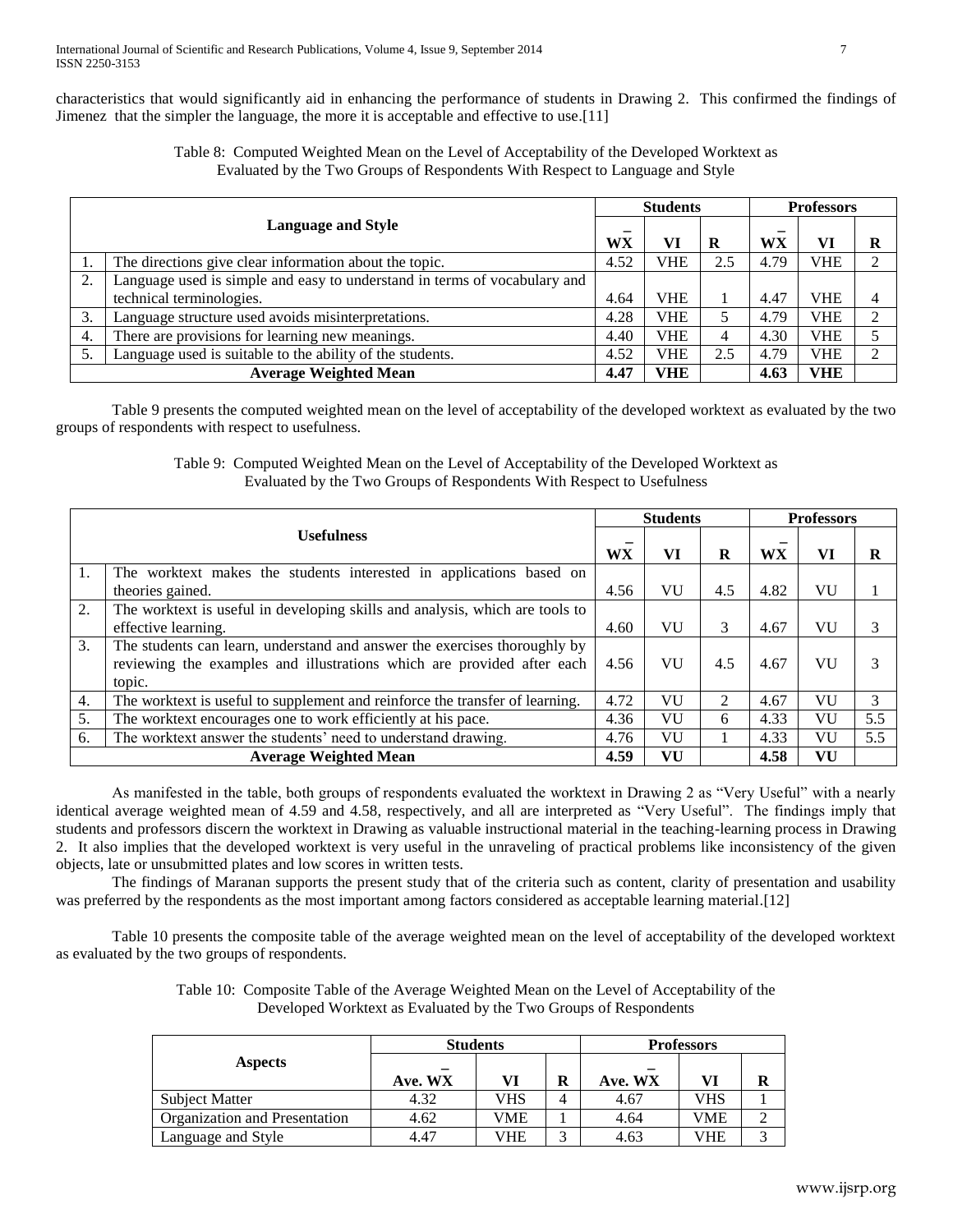| <b>Weighted Mean</b><br>Ave. | 4.50      | VMA   |   | ہ ہ<br>7.VJ        | МA          |  |
|------------------------------|-----------|-------|---|--------------------|-------------|--|
| Iness<br>$\epsilon$          | 50<br>τ.⊃ | $- -$ | - | $\epsilon$<br>+.JO | $  -$<br>៶៸ |  |

It could be gleaned from the table, as evaluated by both group of respondents, the developed worktext in Drawing 2 is "Very Much Acceptable" with a general weighted mean of 4.50 for the students and 4.63 for the professors. The findings imply that the students and professors agreed that the developed worktext is adequate and suitable instructional material in teaching and learning of Drawing 2. The findings confirm the idea of Jimenez that the instructional material like laboratory manual could catch the interest and understanding of the students and will help the instructors teach better.[11]

The Significant Difference on the Evaluation of the Two Groups of Respondents of the Level of Acceptability of the Developed Worktext

Table 11 presents the computed t – values on the evaluation of the two groups of respondents on the level of acceptability of the developed worktext.

> Table 11: Computed t-values on the Evaluation of the Two Groups of Respondents on the Level of Acceptability of the Developed Worktext

|                             | Mean            |                   | <b>Mean</b> |    |             |           |                |           |
|-----------------------------|-----------------|-------------------|-------------|----|-------------|-----------|----------------|-----------|
| <b>Aspects</b>              | <b>Students</b> | <b>Professors</b> | diff.       | df | <b>Comp</b> | $t_{tab}$ | H <sub>0</sub> |           |
| <b>Subject Matter</b>       | 4.32            | 4.67              | .35         | 21 | 1.088       | 2.042     |                | <b>NS</b> |
| Organization & Presentation | 4.62            | 4.64              | .02         | 31 | 0.3381      | 2.042     |                | <b>NS</b> |
| Language and Style          | 4.47            | 4.63              | .16         | 31 | .0712       | 2.042     |                | <b>NS</b> |
| <b>Usefulness</b>           | 4.59            | 4.58              | .01         | 21 | 0.0487      | 2.042     |                | <b>NS</b> |

The table reveals that no significant difference prevails on the evaluation of the two groups of respondents on the acceptability of the developed worktext in Drawing 2 since all the computed t-values did not exceed the tabular t-values at .05 level of significance. This accepts the null hypothesis stating that ther4e is no significant difference on the evaluation of the two groups of respondents on the level of acceptability of the developed worktext. The findings imply that for the student and professor respondents the developed worktext is acceptable to be utilized as instructional material in the teaching of Drawing 2. It can also be concluded that there is congruency on the appraisals made by the professors and students.

The findings further imply that both group of respondents considered the developed worktext in Drawing 2 as a supplementary material in learning as validated in terms of different criteria. The findings is confirmed by the idea of Tamonan when he stated that educational materials like workbooks when used properly in classroom may be the most effective venue to hold students' interests and understanding and may lead better teachings.[13]

# V. CONCLUSIONS

Based on the summary of findings, the following conclusions are drawn. Students exposed to the developed worktext in Drawing 2 attained better performance than students taught without the use of worktext. The developed worktext in Drawing 2 contributed to the improvement of students accomplishments in Drawing. The developed worktext is effective and acceptable for use as instructional material in the teaching of Drawing 2.

# VI. CONCLUSION

The following recommendations are hereby offered: Utilization of the developed worktext in Drawing 2 is strongly recommended in BT and Engineering Courses. Development of worktext in other Drawing or Drafting subjects maybe conducted to make teaching and learning more effective and productive. Revision and modification of the developed worktext should be done regularly to fit the learning needs and abilities of the students. Evaluation on the level of acceptability of the developed worktext may be conducted using other respondents in other schools. Further study is strongly recommended using other factors and other variables.

### **REFERENCES**

.

<sup>[1]</sup> Republic Act 8293. Retrieved from: [www.lawphil.net/statutes/repacts/ra1997/ra\\_8293\\_1997.html](http://www.lawphil.net/statutes/repacts/ra1997/ra_8293_1997.html)

<sup>[2]</sup> Educational Development Act of 1972. Retrieved from: http://www.lawphil.net/statutes/presdecs/pd1972/pd\_6\_a\_1972. html

<sup>[3]</sup> M. David Merrill, et.al. *Instructional Transaction Theory: An Instructional Design Model based on Knowledge Objects* USA: Department of Instructional Technology Utah State University, Logan, 1996.

<sup>[4]</sup> Thompson, Nadeen, "The Benefits of Instructional Models" USA: University of Wisconsin (Teaching with Technology Today Vol. 7 No. 6 February 15, 2001).

<sup>[5]</sup> Heinich, Robert, et.al. *Instructional Media and Technologies for Learning*. USA: Merril and Prentice Hall, New Jersey, 2001.

<sup>[6]</sup> Kelly, Harold, *Encyclopedia of Educational Evaluation Vol.4 Collect*. London: Mcmillan Publishing, 2000.